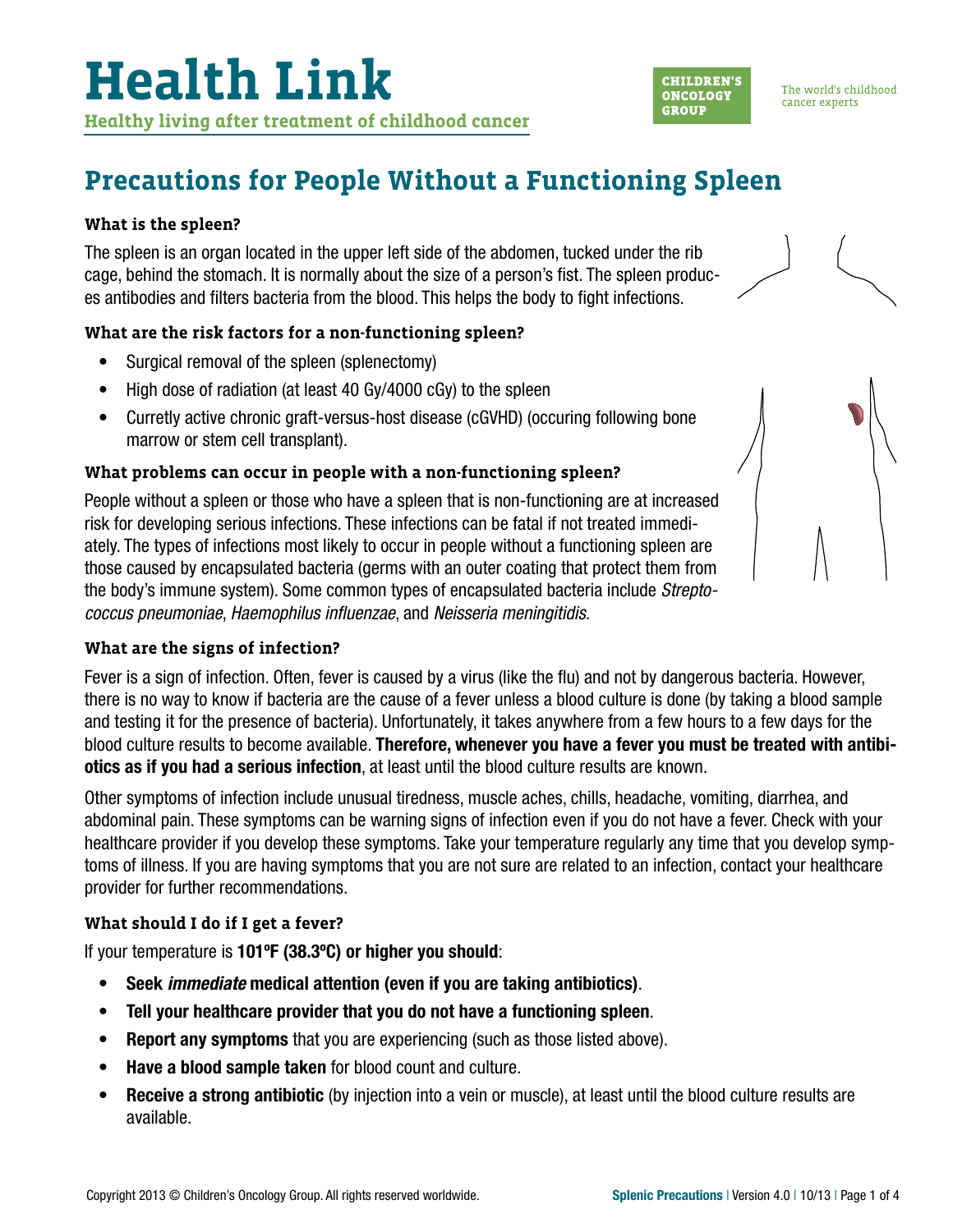# **Health Link Healthy living after treatment of childhood cancer**

**CHILDREN'S ONCOLOGY GROUP** 

The world's childhood cancer experts

#### **Is there anything I can do to prevent infections?**

Vaccines: Vaccines may reduce your chances of a serious infection. We recommend that you receive the pneumococcal, meningococcal, and HIB (*Haemophilus influenzae* type B) vaccines. Check with your healthcare provider to see whether you have had all of these vaccines and whether you need booster doses (additional doses given after the original vaccine). Everyone should have a booster dose of pneumococcal vaccine, which should be given at least 5 years after the first shot. Additionally, there are now two types of pneumococcal vaccine (conjugate and polysaccharide), and the combination of both provides improved protection over either vaccine alone. Check with your healthcare provider to see if you have had both types, and if not, schedule an appointment to catch-up on any doses you are missing. Many healthcare providers also recommend yearly influenza (flu) vaccine, in order to reduce the risk of bacterial infections that can sometimes occur as a complication of the flu. It's also important to know that even if you have received vaccines, you are still at risk for infection, because vaccination is not 100% protective.

Antibiotics: Some healthcare providers may recommend that you take daily preventive (prophylactic) antibiotic pills, such as penicillin, with the hope of preventing serious bacterial infections. Others may give you a prescription to have on hand and instruct you to start taking antibiotics at the first sign of illness. Still others may recommend a prescription for antibiotics only if you are traveling to an area where it will be difficult to obtain medical care. In any case, whether or not you are taking antibiotics, it is essential that you seek immediate medical attention any time that you develop fever, chills, or other symptoms of serious illness. Delaying a medical visit for even a few hours can be very dangerous for you, because if you do have a bacterial infection, it can worsen rapidly.

#### **Other precautions**

Because you do not have a functioning spleen, you are also at increased risk for problems with the following infections:

Malaria: If you travel to countries where malaria is common, take special precautions to avoid getting malaria. Ask your healthcare provider for anti-malarial medications before you travel to infested areas. During travel, use insect repellants and other protective measures, such as netting and protective clothing.

Animal/Human Bites: Animal and human bites can result in serious bacterial infections. If you receive a bite that breaks the skin, you should seek immediate medical attention for treatment with antibiotics.

Ticks: People without a functioning spleen are at increased risk for an infection caused by *Babesia*, a germ transmitted by deer ticks. These ticks are most commonly found in the northeastern United States and in some European countries. (Note: this is *not* the type of germ that causes Lyme disease). You should wear protective clothing and use insect repellants when going outdoors in tick-infested areas. If you receive a tick bite while in an area infested with *Babesia*, you should remove the tick and talk to your healthcare provider about what to do.

### **How will my healthcare providers know about my non-functioning spleen?**

Be sure to tell all of your doctors, dentists, and other healthcare providers that you do not have a functioning spleen. You should also wear a medical alert emblem (bracelet or necklace) so that in case you are unable to communicate in a medical emergency, you will be readily identified as not having a functioning spleen.

We also recommend that you carry a wallet card, such as the one below, with guidelines for healthcare professionals regarding the management of fever in people without a functioning spleen.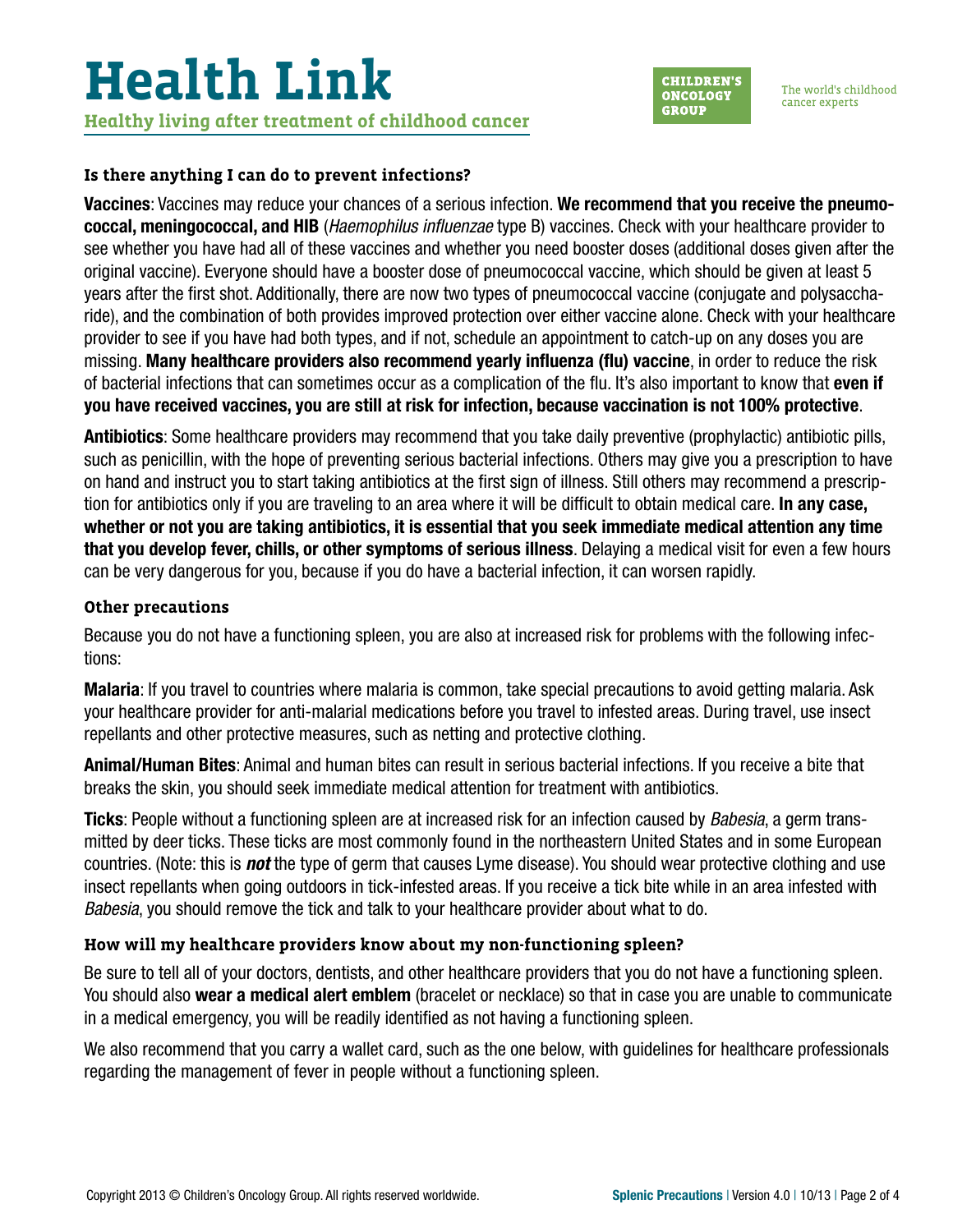

#### **Wallet Card for Patients Without a Functioning Spleen**



Written by Teresa Sweeney, RN, MSN, CPNP, After Completion of Therapy (ACT) Clinic, St. Jude Children's Research Hospital, Memphis, TN and Wendy Landier, RN, PhD, CPNP, CPON®, Survivorship Clinic, City of Hope National Medical Center, Duarte, CA

Reviewed by Smita Bhatia, MD, MPH; Julie Blatt, MD; Melissa M. Hudson, MD; Kevin Oeffinger, MD; Lise Yasui; Wendy Landier, RN, PhD, CPNP, CPON®; Lisa Bashore, PhD, RN, CPNP, CPON® and the COG Late Effects Committee..

### **Additional health information for childhood cancer survivors is available at**  *[www.survivorshipguidelines.org](http://www.survivorshipguidelines.org)*

Note: Throughout this *Health Links* series, the term "childhood cancer" is used to designate pediatric cancers that may occur during childhood, adolescence, or young adulthood. Health Links are designed to provide health information for survivors of pediatric cancer, regardless of whether the cancer occurred during childhood, adolescence, or young adulthood.